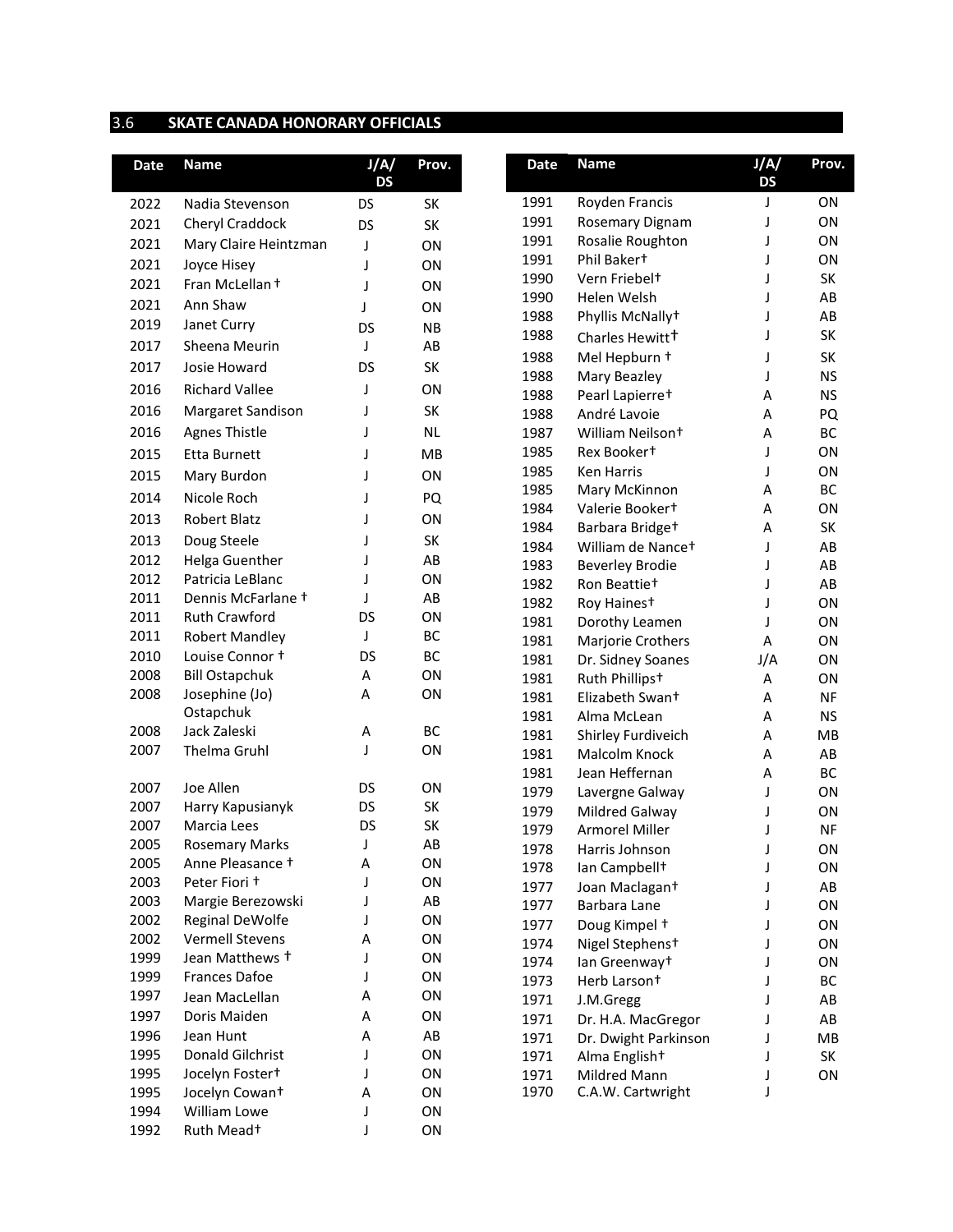| Date  | <b>Name</b>                      | DS | Prov. |
|-------|----------------------------------|----|-------|
| 1970  | L. Parkinson                     |    | MВ    |
| 1970  | Patsy McLaughlin                 |    | ΟN    |
| 1970  | Sandy McKechnie +                |    | BC.   |
| 1970  | Norman Gregory <sup>+</sup>      |    | NS    |
| Prior | Paul Belcourt                    |    | ΟN    |
| to    | Tom. W. Jullt                    |    | ΟN    |
| 1970  | John M.G. Lockerbyt              |    | PQ    |
|       | George M. Patterson              |    | PQ    |
|       | Dr. Urban J. Gareau <sup>†</sup> |    | SK    |
|       | Roy Barnes <sup>†</sup>          |    | SK    |
|       | C.W. White                       |    | ВC    |
|       | Louise Wadsworth+                |    | ON    |
|       | Dr. John Greig <sup>+</sup>      |    | ΟN    |
|       | Gordon Jeffery†                  |    | ΟN    |
|       | Catriona Grant+                  |    | ΟN    |
|       | Dick McLaughlin                  |    | ON    |
|       | George McCullough                |    | MB    |
|       | Eileen Abbott                    |    | MB    |